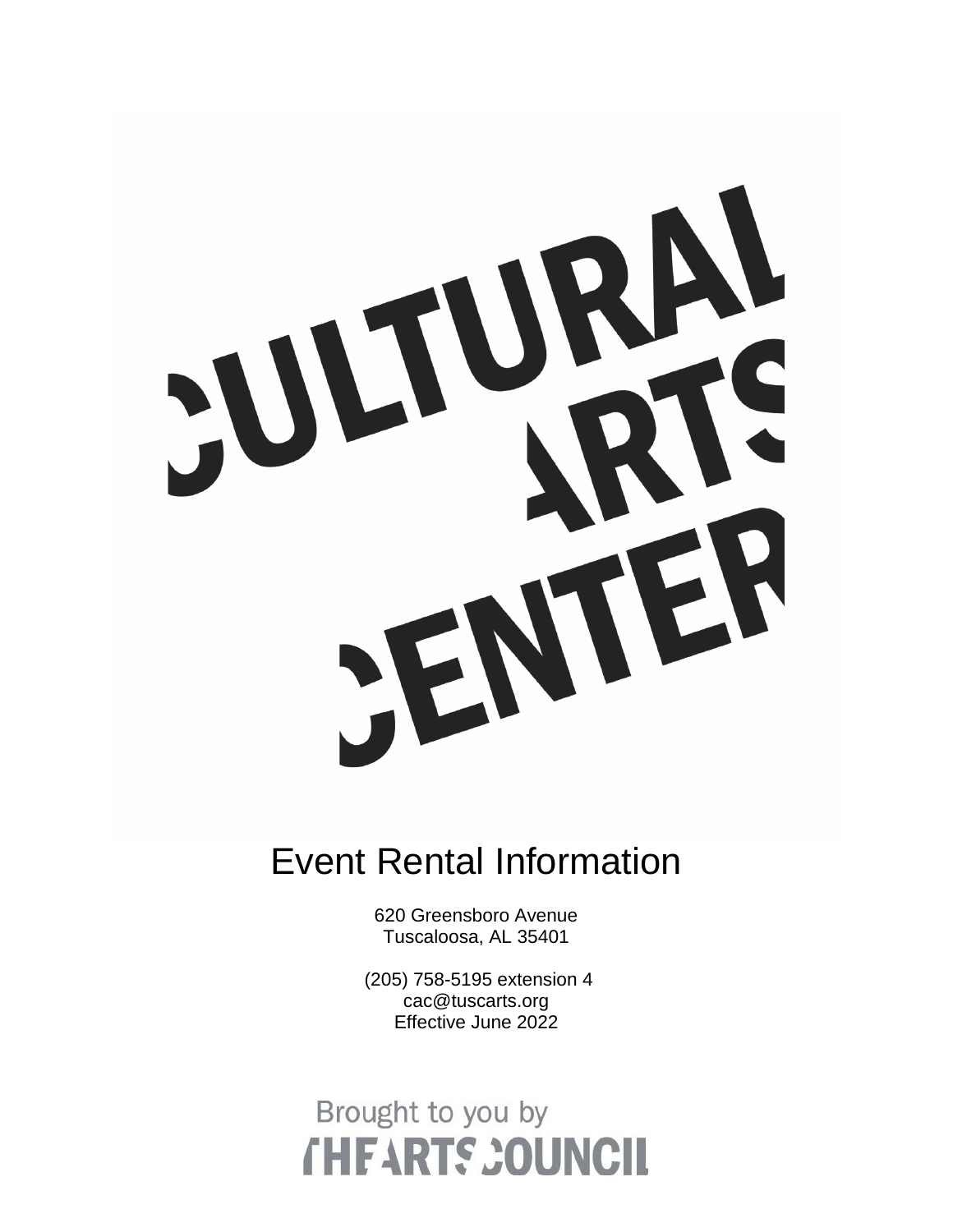## **Table of Contents**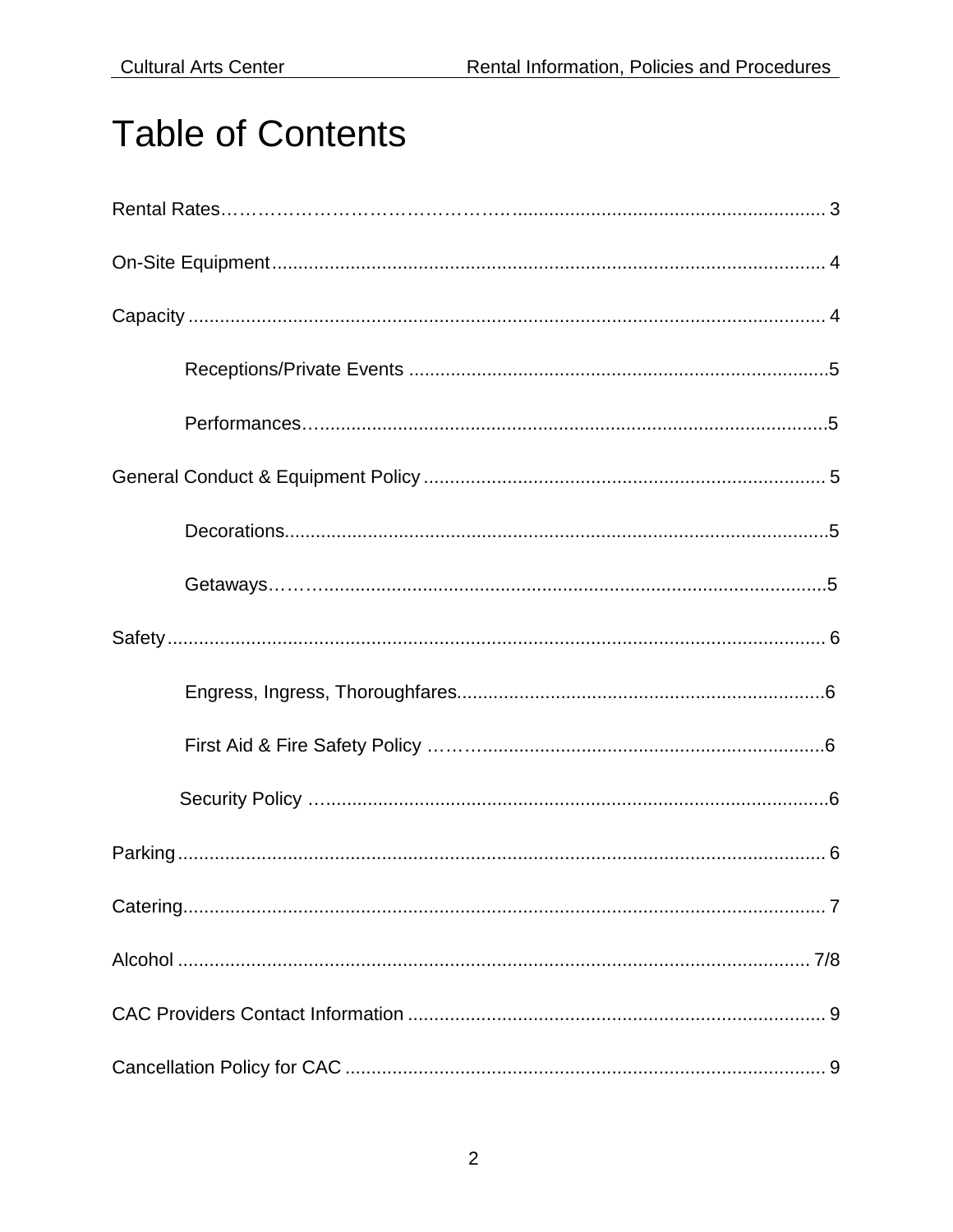### Rental Rates

- All venue rentals are subject to availability of the facility and resources needed to host the event. Priority is given to cultural and artistic events, and activities that contribute to the advancement of information and education to the public and participants.
- The Arts Council observes annual blackout dates during late December January.
- **A non-refundable retainer of 50% of the rental rate is due towards your balance to secure an event date.** The remaining balance is due 30 days prior to the event date. Payments can be paid via *check payable to the Arts Council* or cash.
- Rental period is from arrival to departure including complete setup and breakdown. The Arts Council team will provide set up of tables and chairs prior to the rental using a provided layout.
- **The University of Alabama and Arts Council Galleries are not part of the rental space and must remain closed during all events.**

|                                                                                                                                       | Rate    | Period  | Recommended<br><b>Time Allocation</b>               | Additional<br><b>Hours</b> |  |
|---------------------------------------------------------------------------------------------------------------------------------------|---------|---------|-----------------------------------------------------|----------------------------|--|
| <b>DWCAC Day Use Rental</b><br>(Sunday – Thursday)<br>*Pricing does not include required<br>event liability insurance and security.   | \$900   | 4 hours | 1 hour setup<br>2 hour event<br>1 hour<br>breakdown | \$200 per hour             |  |
| <b>DWCAC Weekend Rental</b><br>(Friday and Saturday)<br>*Pricing does not include required<br>event liability insurance and security. | \$1,500 | 6 hours | 2 hour setup<br>3 hour event<br>1 hour<br>breakdown |                            |  |
| <b>Events Past Midnight</b>                                                                                                           |         |         |                                                     |                            |  |

Events past midnight are subject to approval by the CAC Manager.

*Estimated costs of required event liability insurance is discussed further in the event rental information packet. For additional resources, please contact the CAC Manager.*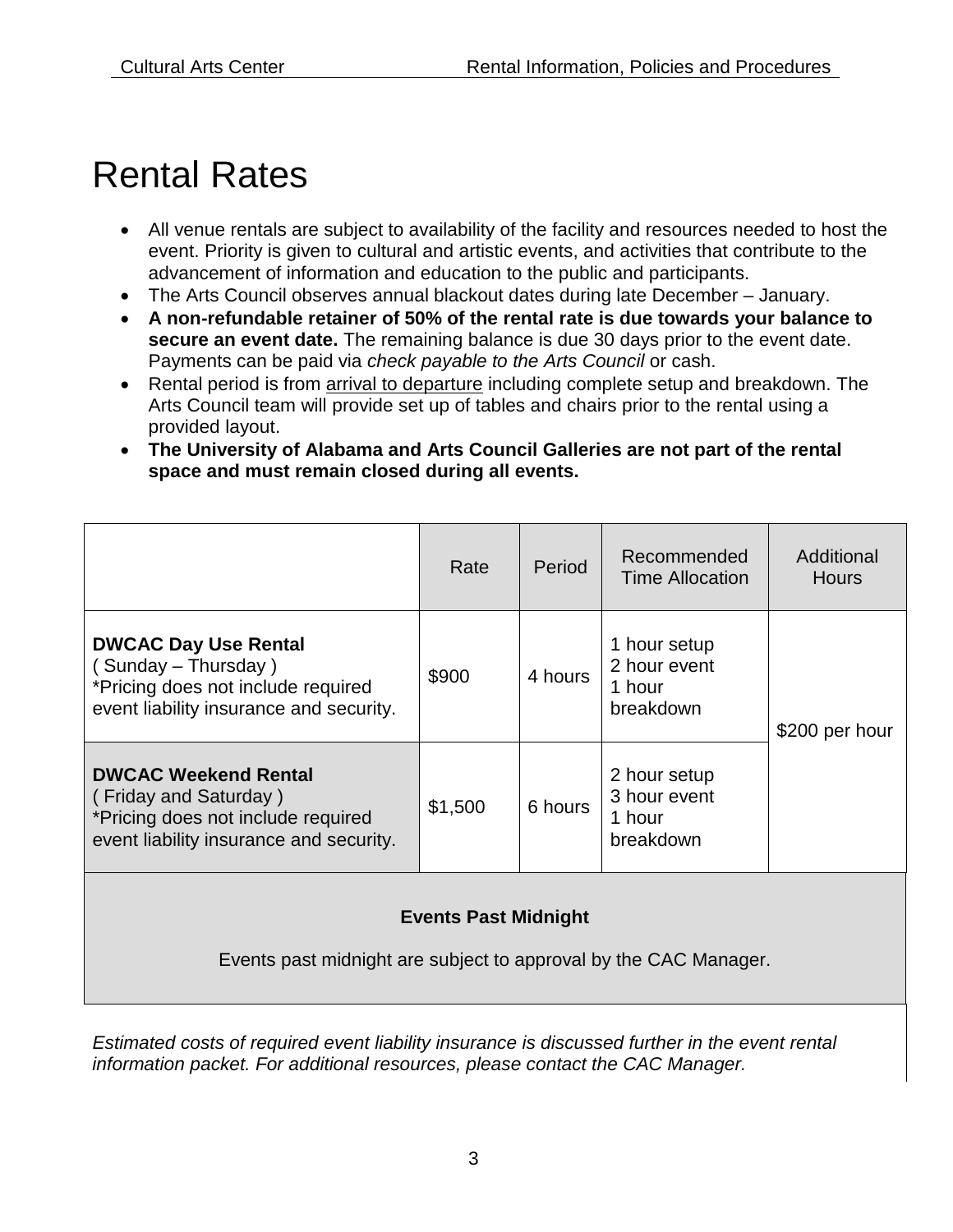## On-Site Equipment

**Tables** (Linens are not included – sizes are listed for reference)

- (5) Round tables, 48" (seats 6-7 guests) linen size to the floor is 108"
- (15) Round tables, 60" (seats 8-9 guests) linen size to the floor is 120"
- $\bullet$  (5) Rectangular tables, 72" (6 foot tables) linen size to the floor is 90" x 132"
- (5) Rectangular tables, 96" (8 foot tables) linen size to the floor is 90" x 156"
- (8) Pub/Bistro tables, 30" round top, 42" height linen size to the floor is 120"

#### **Chairs**

• (200) Black padded folding chairs

#### **Audio Visual Equipment**

- No audio/visual or projector equipment is available for rent. A screen is available upon request.
- Black Box Theatre and Grand Hall feature round fluorescent light fixtures that can be set to full or half. There is no dimmer.
- Lighting is adequate for the venue but limited with no dimmer system. Supplemental lighting can be brought in and free standing lighting is approved. Any lighting brought in to be hung on the rigging lines must be approved in advance and installed by an insured lighting and sound provider.
- Marque lights will not be turned on during rain or windy weather.
- Smoke machines are not allowed in the space.

# **Capacity**

The capacity for the space is contingent on the layout, set up details planned for the event. To assist with this process, we have included the common capacity breakdown below:

- Wedding Ceremony or Reception / Private Event Rental 150 guests with limited dance floor
- Wedding Ceremony and Reception
	- 100 guests with limited dance floor

Transition between ceremony and reception or guests at their reception seating is commonly seen.

• Seated Dinner –

175 without dance floor

## COVID-19

It is recommended that you monitor updates with the CDC and government organizations. Should the capacity be changed, renters will be notified at first knowledge of any change. It is encouraged that you maintain an RSVP or guest list for the event and encourage the abidance of CDC recommendations by you, renters, and vendors.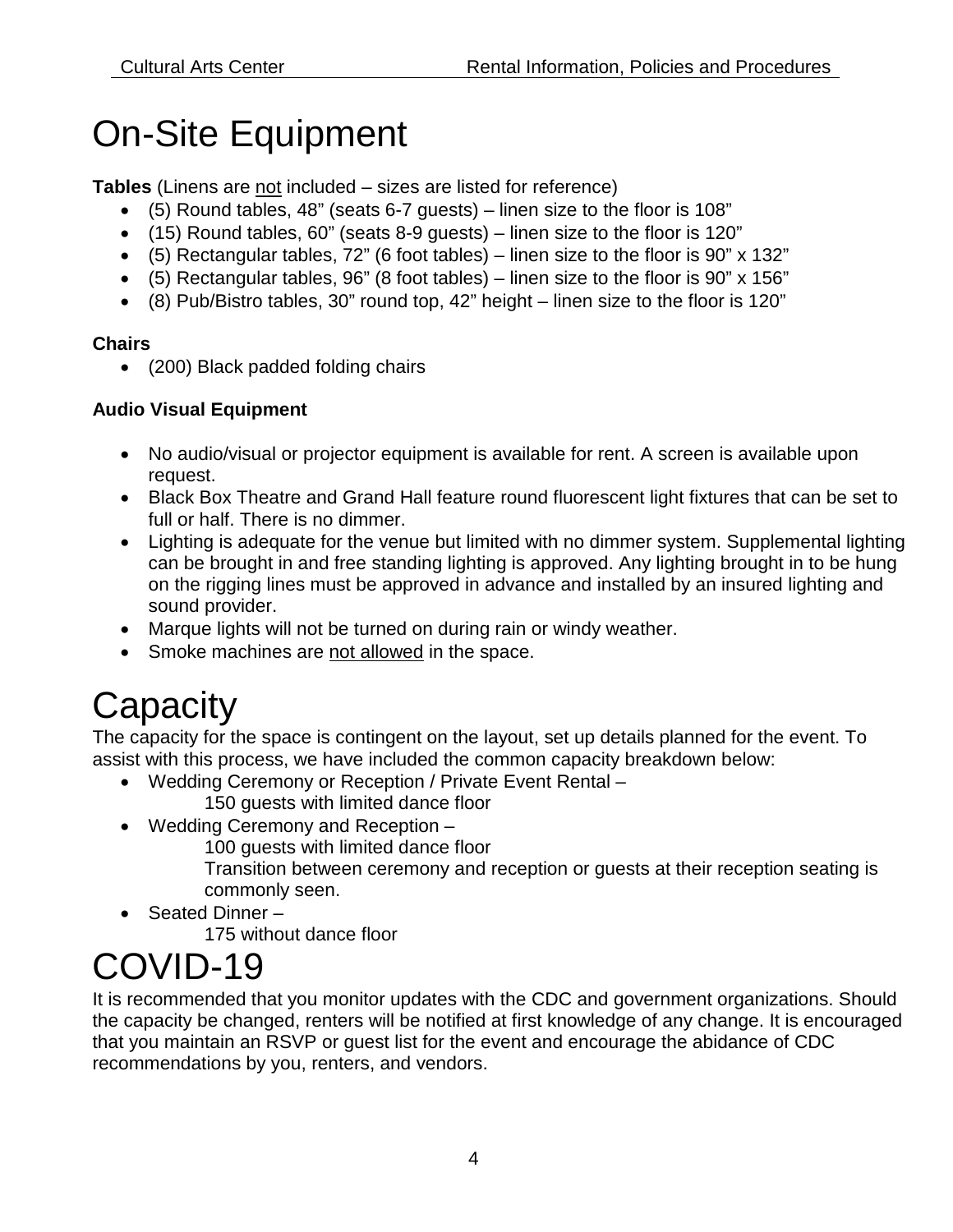## General Conduct & Equipment Policies

- Use of tables and chairs is included in all rental rates. Setup of tables and chairs are provided by the venue within the current rental rate prior to your arrival. Failure to provide a layout or changes needed during the event will be the responsibility of the renter. It is the renter's responsibility to arrange setup and the removal of all décor items within rental time period. All items must be returned to their original location prior to rental time with the exception of tables and chairs as all items must be sanitized by our team post-event.
- Garbage receptacles are located throughout the venue and included in all rental rates. Clean up and trash disposal are included in the rate. Clients who utilize cardboard boxes and other shipping parcels for packaging of items must arrange disposal or recycling of all.
- At no time should the client and vendors be permitted to handle or use CAC equipment without the permission of the Manager on duty. Please always treat the venue with respect.
- Smoking is NOT permitted inside the venue or within 30 feet of all entrances and exits. *This includes e-cigarettes, vapes, and similar products.*
- Recording and flash photography are prohibited during performances.
- All children must be attended at all times. No running, pulling on curtains is allowed.
- The Arts Council is not responsible for any items left unattended within the venue. Lost and found items will remain in the venue (if found) for a consecutive 5 business day period. Items must be recovered within that time and picked up by owner.
- Animals are prohibited in all areas, except dogs assisting persons with disabilities.
- Parking is available in the free parking deck one block away from the venue. Street parking is also available in the front and surrounding the venue.

#### **Decorations**

Each client is required to submit decoration plans for approval no later than 60 days prior to event.

- No helium balloons may be used inside the venue. No bubbles inside the venue.
- No scotch tape may be used on any surface in the venue.
- Painter's tape or masking tape may be used, but not on painted surfaces.
- No nailing or putting holes in any surface in the venue.
- No painting or spray painting in the venue or on the sidewalk outside the venue.
- No lights or decorations can be hung from any ceiling in the venue.
- No glitter or confetti may be used inside or outside the venue.
- An Arts Council staff member can take down art on the interior rotating walls for removal during the rental period, but only in advance. The hanging of renter art or decorations on the walls must be approved in advance by the CAC Manager. Linens and other décor are not provided by the venue.

#### **Getaways**

- Getaway items must be approved in advance by the CAC Manager. If the renter intends to use sparklers, they must provide a container with sand to dispose of spent sparklers.
- Prohibited getaway items: rice, birdseed, popcorn, glitter, confetti, and other non-biodegradable items.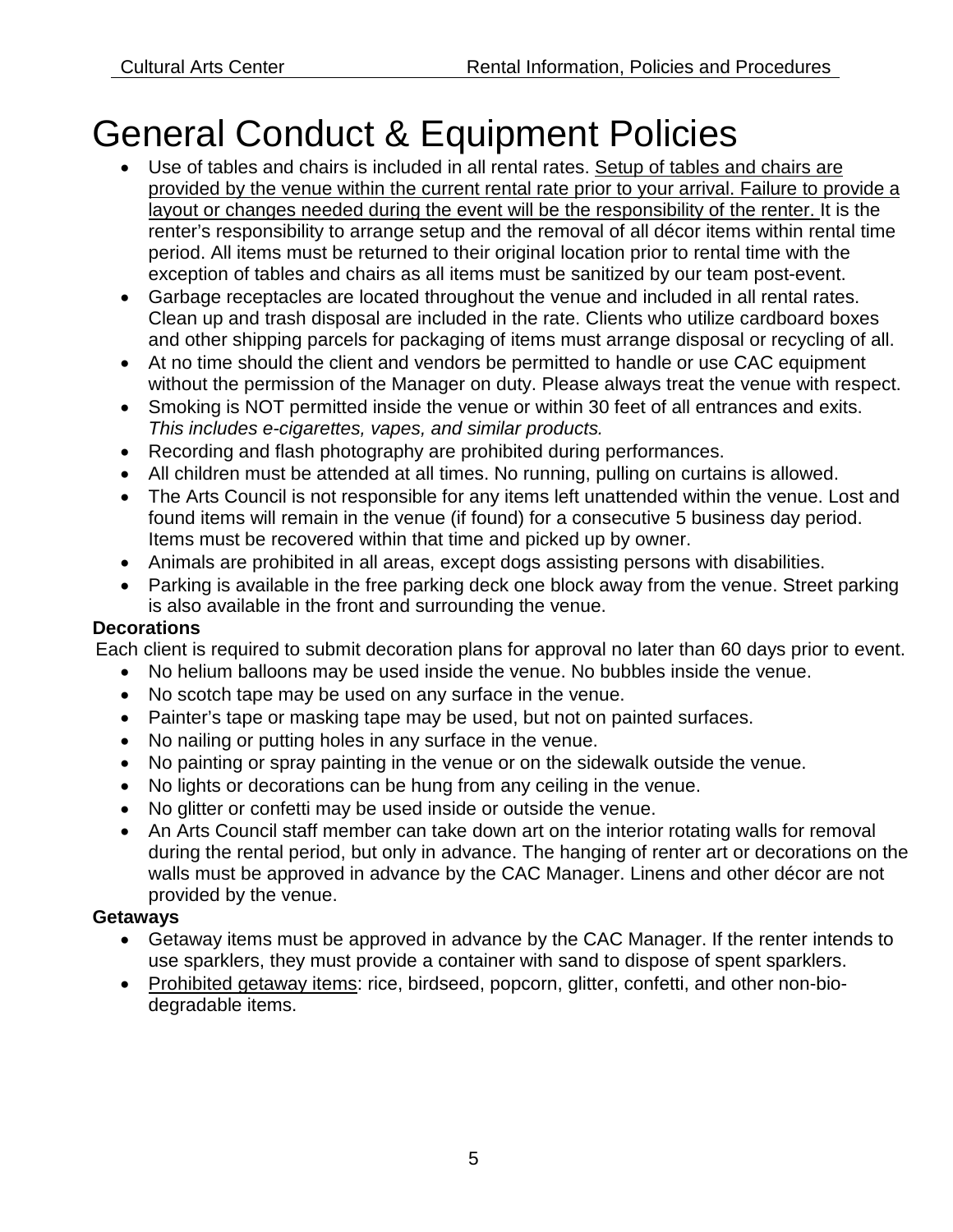### **Safety**

The renter will comply with all laws, orders, rules, fire codes, and regulations of federal, state, county, and municipal authorities. The renter will also comply with all policies and procedures for the use of the Cultural Arts Center as set out by the Arts Council.

#### **Egress, Ingress, and Thoroughfares**

• All modes of egress and ingress including signage must be kept clear and free of drapery and other décor accents at all times.

#### **First Aid Policy**

- Renter is responsible for supplying a first aid kit for the event.
- The Arts Council is not responsible for ambulance, doctor or hospital expenses.

#### **Fire Safety Policy**

- Use of candles in the venue must be approved in advance by the CAC Manager.
- Candles must be in glass containers at least 6 inches in the vase.
- No candles are allowed in the Black Box Theatre. Avoid curtains.
- Unity candles for weddings are approved. Flameless, battery-powered candles are preferred.
- Fire extinguishers, sprinklers, fire hose cabinets, & fire alarms may not be covered or blocked at any time.
- Smoke machines are not allowed in the space. Fog machines, cold sparklers must be approved in advance of the event.

#### **Security Policy**

• The Venue Manager will arrange security for all events. Additional security may be required at an event at the discretion of the CAC Manager and will be billed, discussed prior to the event.

#### **Objectionable Patrons**

• Cultural Arts Center Management reserves the right to remove anyone who is objectionable or unruly from the premises.

# Required Event Insurance

The Arts Council requires that all non-member organizations submit a certificate of liability insurance. It is required that the COLI list a minimum of \$2 million annual general aggregate and \$1 million per occurrence. The COLI must be submitted no later than 60 days prior to the event. We recommend contacting commonly used companies like K&K Event Insurance, Markel Event Insurance, or the Event Helper for policy information. Insurance can also be purchased via your current home, auto, or commercial insurance provider. The estimated cost is contingent on the type of event/activities taking place and if bar services will be available at the event.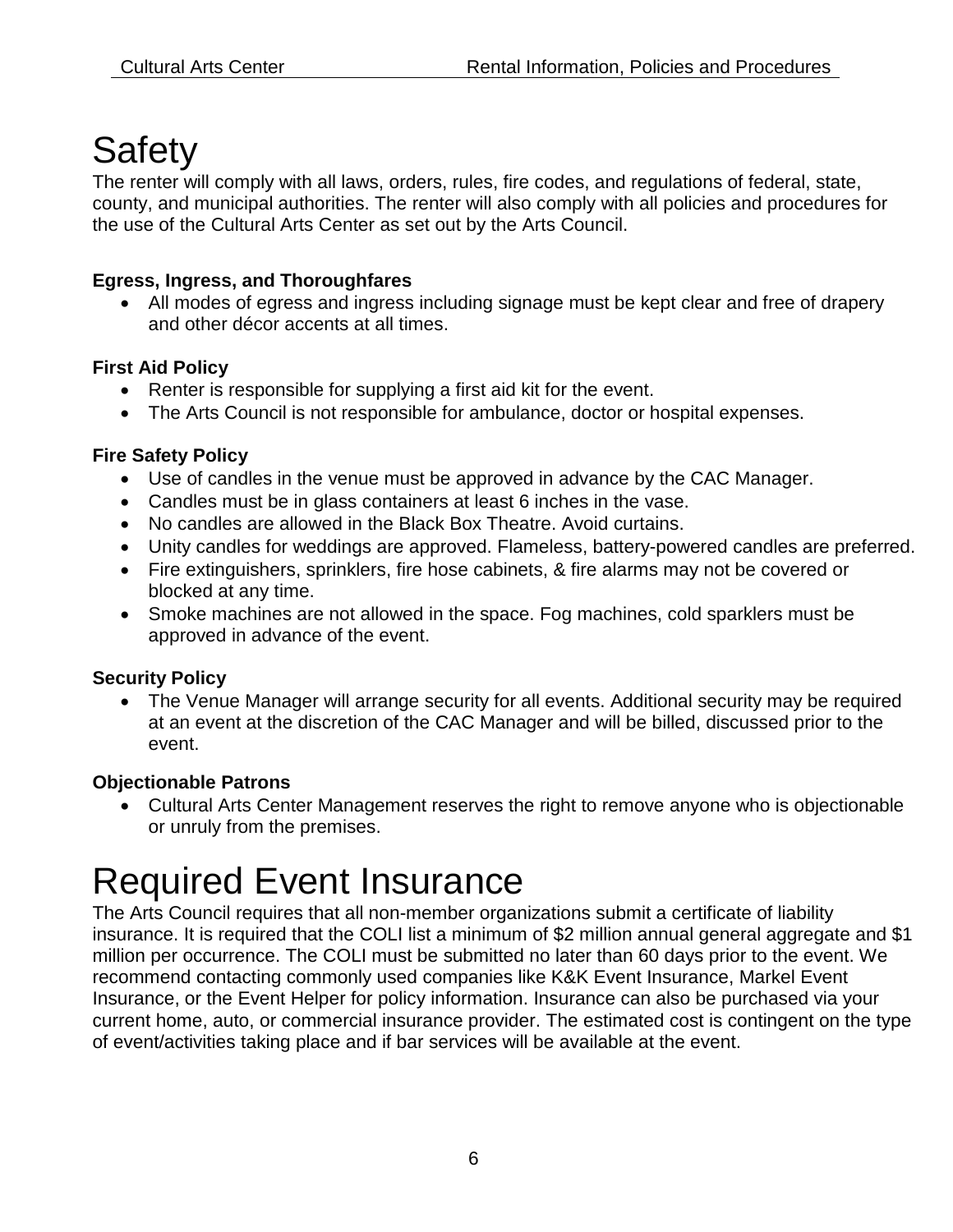### **Catering**

All food must be prepared by restaurants or licensed catering companies approved to cater at the CAC. Caterer documentation must be on file and approved no later than 60 days prior to the event. For access to the current list of caterers who have up to date information on file, please contact the Venue Manager.

General Rules:

- No food can be brought in that is "home-prepared."
- No drop off services will be permitted.
- It is the responsibility of the client to secure and arrange full catering services.
- The catering services bill will be separate from the CAC venue rental and will be billed directly with the renter.
- The catering policy does not include candy stations, milestone cakes, and other sweets. Therefore, caterers and sweet providers are not required to provide documentation for those items.
- Face coverings and gloves are required for staff of all catering providers until further notice.

#### **Catering Prep Kitchen**

A catering prep kitchen is included in your rental to assist your licensed caterer with providing food and beverage services. No cooking can be conducted on-site.

- Ice machine
- Industrial sink
- Two hot box proofers/heated cabinets
- One refrigerator
- One freezer

### Alcohol

Casual Class Bar Services holds the state ABC Alcohol Retail License for the CAC and therefore is the sole provider of alcohol at the CAC. All alcohol must be purchased and distributed by Casual Class Bar Services. According to state law, no alcohol may be sold, dispersed or brought on the property unless it is provided by Casual Class Bar Services. There are no exceptions to this policy, and it will be strictly enforced. All persons must be 21+ years old to receive alcoholic beverages.

No alcoholic beverages of any kind are allowed outside the venue unless downtown entertainment district guidelines are being followed.

**Clients must secure the contract with Casual Class Bar Services no later than 60 days prior to the event. The contract is between Casual Class Bar Services and renter. The renter will be billed outside of your venue rental.**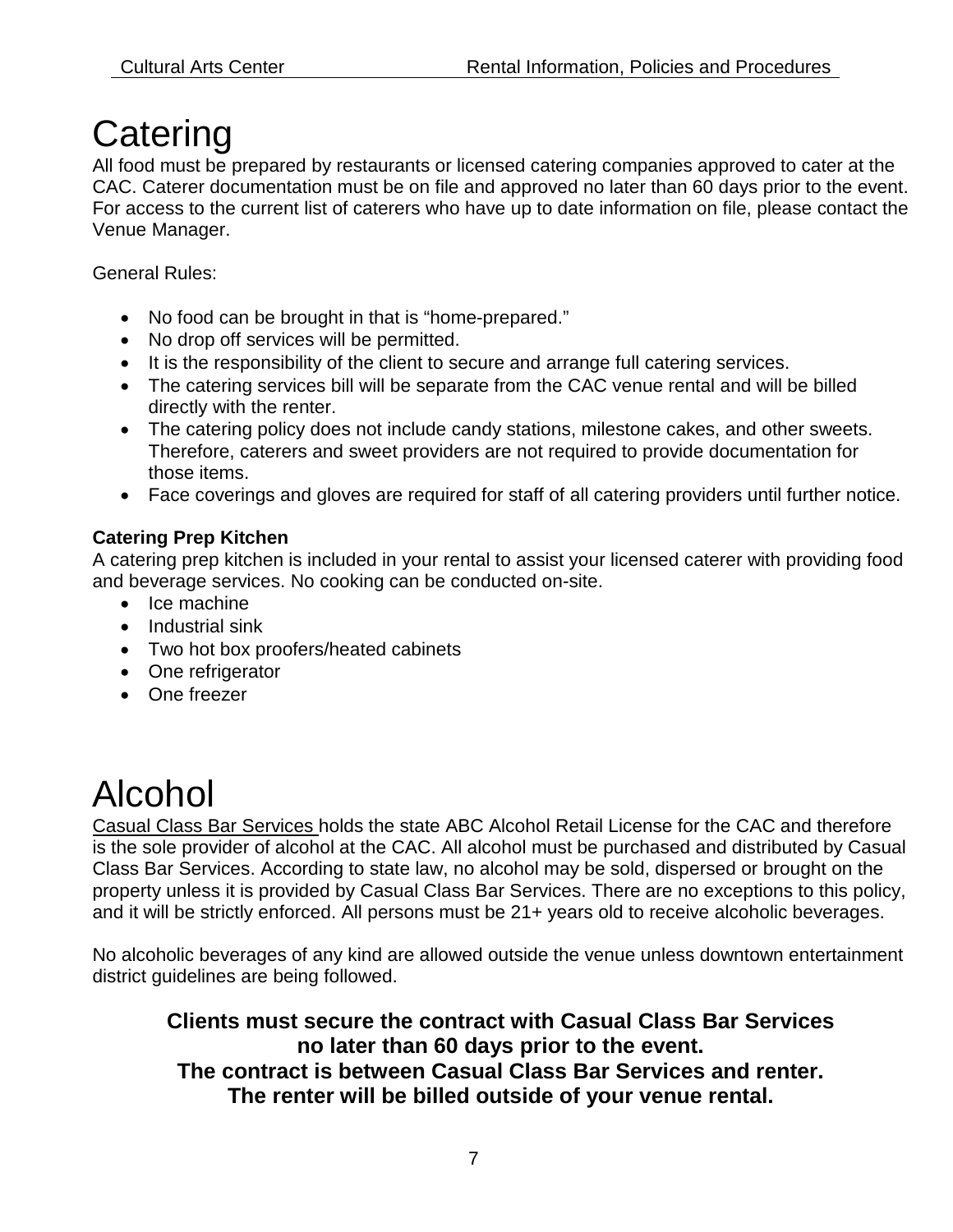### **Frequently Asked Questions: Alcohol at the CAC**

Q: If we are having an open bar, does alcohol still have to be provided by Casual Class Bar Services?

A: Yes. Whether the bar is cash or open/host, alcohol must be purchased and distributed by Casual Class Bar Services.

Q: Can the bride and groom bring alcohol for the wedding party while they are getting ready?<br>A: No. Absolutely no alcohol can be brought on the property unless purchased and distribute No. Absolutely no alcohol can be brought on the property unless purchased and distributed by Casual Class Bar Services.

Q: Can we provide our own champagne for a toast or for centerpieces/décor accents?

A: No. All alcohol of any kind – whether beer, wine, liquor, or champagne, etc. – must be purchased and provided by Casual Class Bar Services.

Q: Can we hire our own bartenders?

A: No. Bartenders must be provided by Casual Class Bar Services. These individuals are the only staff approved to serve alcohol at the CAC, whether the bar is cash or open.

Q: Can my friend bring a flask or their own bottles of alcohol to the wedding or event? A: No.

Q: Can I give away small bottles of alcohol as favors to my wedding guests or event attendees?

A: No.

- Q: Can my organization auction alcohol for our fundraiser even if it will not be Opened at the event?
- A: No.